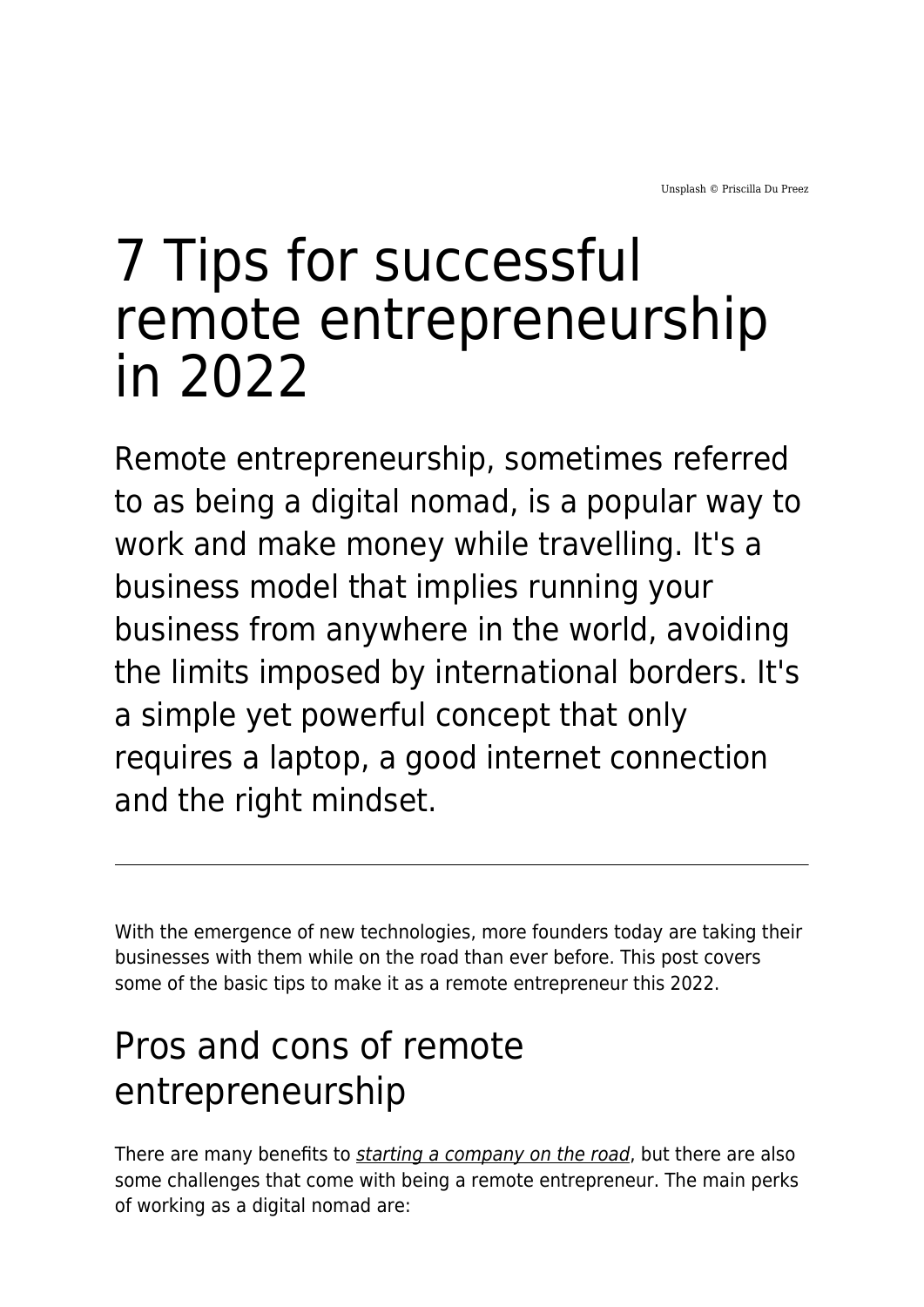Travelling the world while being productive at the same time and building a better future for yourself.

You'll be able to live in different countries and get to know different cultures.

You'll get hands-on experience in different markets.

You won't be restricted to the same office, day in and day out, making life more fun.

You can choose your schedule to fit your itinerary.

You can meet new and interesting people within your niche face to face by travelling to their country of residence and setting up meetings.

You can build a remote team of talented people from different countries, allowing for more diversity and creativity and a lower payroll.

Even though it's an attractive option that has lured many millennials, there are some caveats to managing a business on the road:

Not all businesses can be managed and run remotely; some require you to be onsite.

Onboarding remote talent can be hard and requires special attention.

When you're not physically present to motivate your team, it can sometimes take longer to complete projects.

Remote entrepreneurship can sometimes lead to isolation since you're usually not surrounded by like-minded individuals.

It requires a good deal of organisation and self-motivation.

Remote teams are sometimes less productive than in-person teams.

As you can see, the digital-nomad lifestyle does have its caveats. This is why below, I bring you seven tips for successful remote entrepreneurship.

#### Tip  $#1$ : Get the right tools for the job – a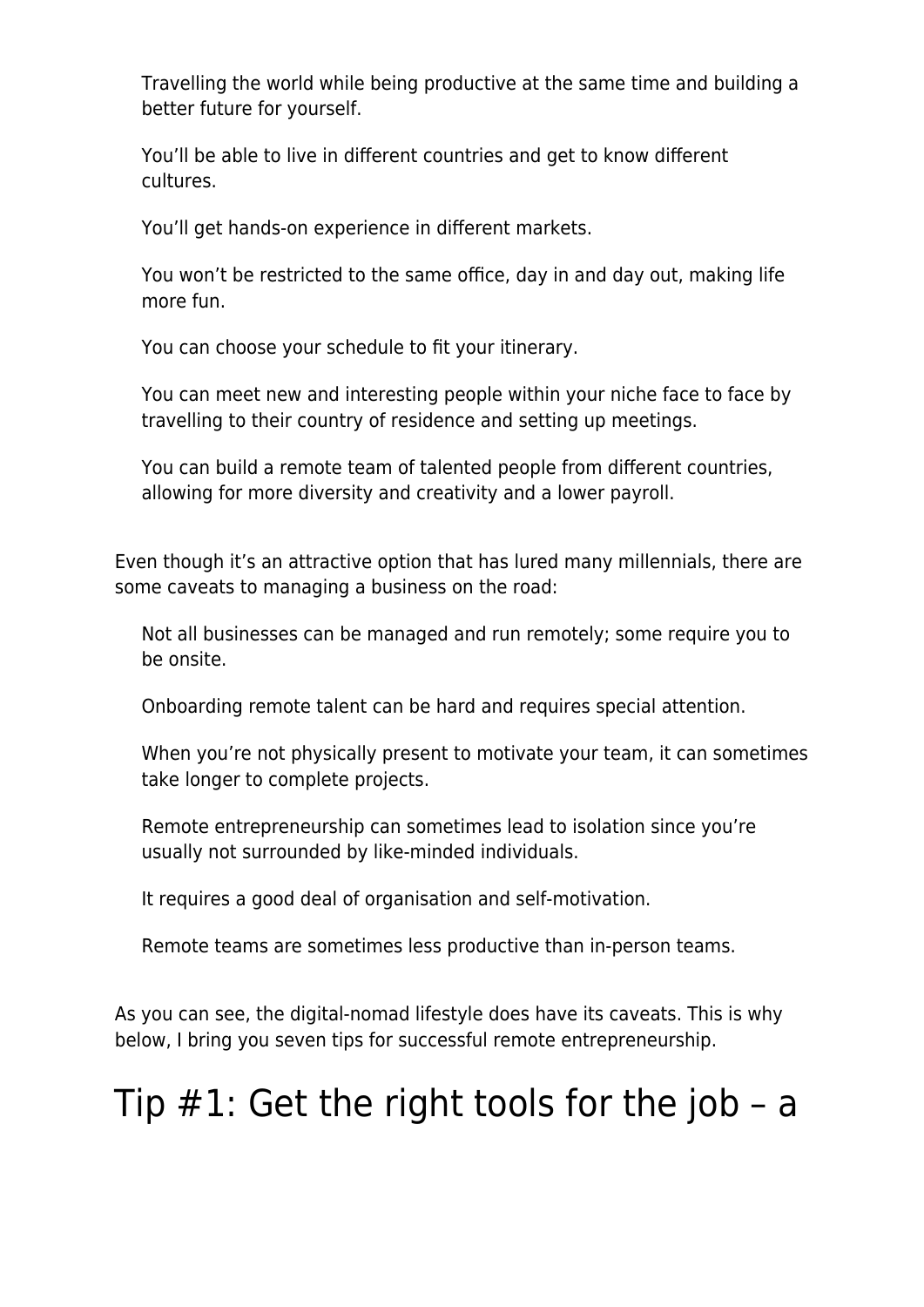# good laptop is key.

Your laptop is the single most important tool you'll use as a remote entrepreneur, so it's important to choose one that is reliable and won't become obsolete any time soon. You'll want it to be lightweight and pack a good battery that will let you work for hours without an outlet. Having an extra battery is also a great idea, and having the right adapter for each country should go without saying.

Besides good hardware, the software is equally important. Take your time [choosing your productivity tools](https://www.maddyness.com/uk/2020/03/05/29-must-have-tools-for-entrepreneurs/) to maximise collaboration and teamwork while minimising costs. Keeping things simple and using fewer independent apps is usually better than flooding your workflow with a huge tech stack.

Finally, it's a good idea to get damage/theft insurance on your laptop, so you're not caught off guard by any unforeseen event disrupting your workflow.

#### Tip #2: Ensure good connectivity wherever you go with a good mobile Wi-Fi hotspot and the best international SIM card you can find.

The next thing you should do is get a strong and dependable internet connection. [An eSIM card](https://www.maddyness.com/uk/2021/11/02/meet-airalo-the-esim-store-looking-to-transform-how-you-connect-abroad/) with worldwide or continental coverage may be the ideal option if you're unsure where your journey will take you. However, a local SIM card from the region where you'll spend the most time would probably be better if you know your travels will be less frequent and limited.

#### Tip #3: Don't disregard your banking needs.

Setting up a company bank account that's simple to manage while on the road is the best way to avoid getting caught up in legal or financial pains due to your remote lifestyle. When it comes to banking, [choosing the right bank](https://www.yoreoyster.com/blog/banks-canada/) with the right type of account can be the difference between success and failure, especially when you need to frequently send or receive multiple transfers across borders.

An online bank that will let you manage every aspect of your account from your mobile phone or laptop is the best option for remote entrepreneurs. Some good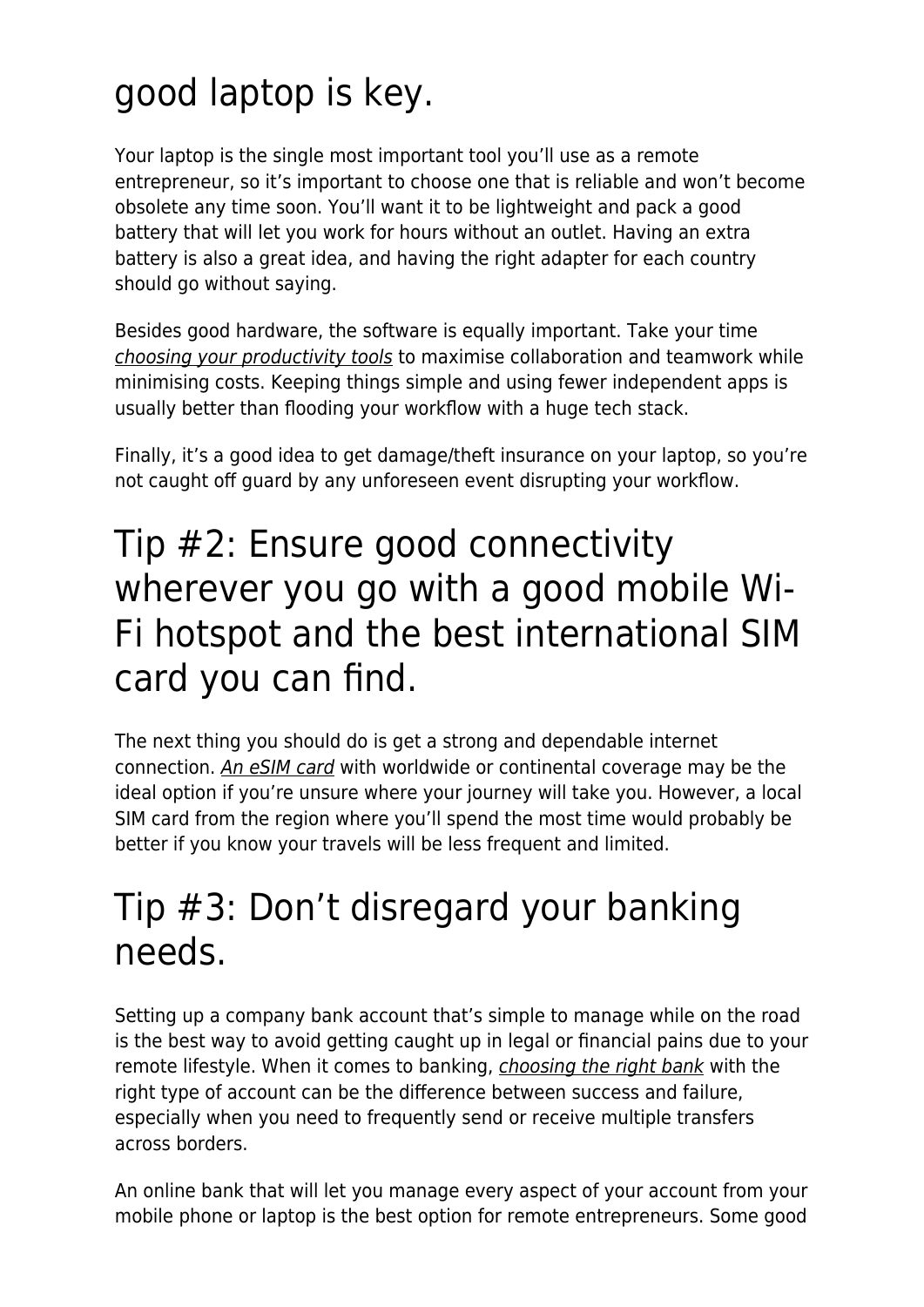options are Wise, N26 and Payoneer, to name only a few.

#### Tip #4: Embrace crypto as a preferred payment method.

High fees and delays are a common issue remote entrepreneurs have to juggle with, even if they have a rock-start online bank to help them with their international finances. However, this is only true for fiat currencies. [Crypto](https://www.maddyness.com/uk/2021/10/29/how-to-leverage-crypto-to-scale-your-business/) can be a much faster, safer and cheaper way to receive payments for your products or services.

Thanks to the many crypto exchanges available today, a customer can [buy](https://www.yoreoyster.com/blog/ethereum-canada/) [crypto such as Ethereun in Canada](https://www.yoreoyster.com/blog/ethereum-canada/) and use it to pay almost instantaneously for a service provided by someone in the U.K. who can then either convert the Ethereum to pounds or use them to cover business expenses, all the while avoiding high fees and not having to wait two or three days for a wire transfer to come through.

#### Tip  $# 5$ : Dive into the metaverse.

The *[emergence of the metaverse](https://www.maddyness.com/uk/2021/11/01/facebook-rebrand-everything-you-need-to-know-about-the-move-to-meta/)* is a godsend for remote entrepreneurs to manage their businesses. By using virtual reality, entrepreneurs can easily connect with their team and collaborate on projects in a virtual space, almost as if they were meeting in person. Additionally, they can create their own virtual spaces to teach and conduct seminars or host sales events for customers.

As the metaverse grows and more users adopt this technology, it will be the place to go in search of new hires, new customers, new markets and new solutions for your business.

#### Tip #6: Outsource tasks that don't require your personal touch and put extra time into hiring new talent

Even if you're a workaholic remote entrepreneur, you will need to delegate tasks to [remote team members](https://www.maddyness.com/uk/2020/06/05/remote-work-how-to-hire-virtually-and-avoid-toxic-employees/). This is important because it frees up time to focus on your core activities and grow your business.

Outsourcing can sometimes be tricky, though, because it's easy to make